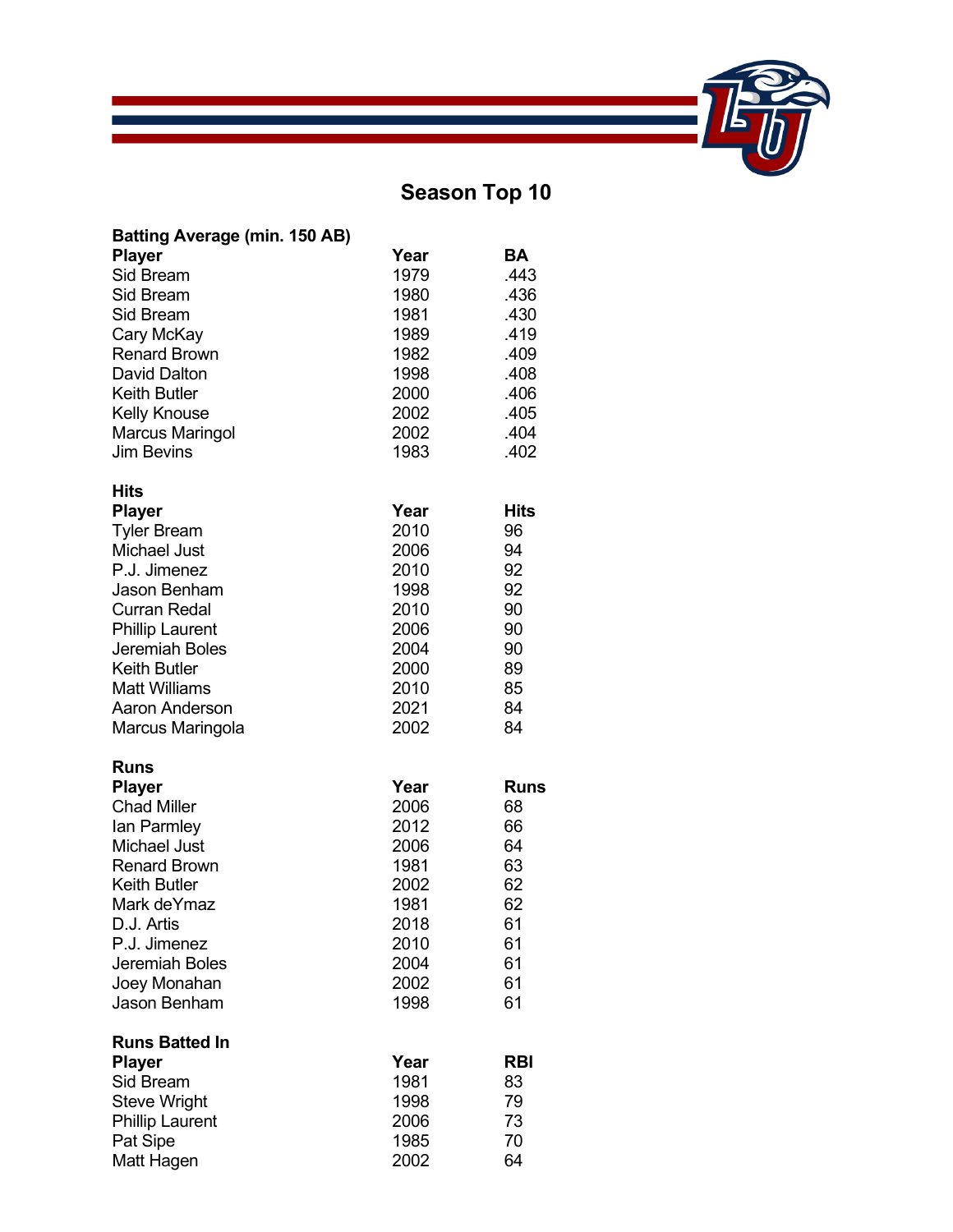| Pat Sipe<br>Marcus Maringola<br><b>Phillip Laurent</b><br><b>Jim Bevins</b><br>Pat Sipe                                                                                                                                                                  | 1986<br>2002<br>2004<br>1983<br>1983                                                         | 64<br>63<br>62<br>62<br>61                                                                       |
|----------------------------------------------------------------------------------------------------------------------------------------------------------------------------------------------------------------------------------------------------------|----------------------------------------------------------------------------------------------|--------------------------------------------------------------------------------------------------|
| <b>Doubles</b><br><b>Player</b><br><b>Phillip Laurent</b><br><b>Aaron Anderson</b><br><b>Tyler Bream</b><br><b>Matt Williams</b><br>Joey Monahan<br>Cody Brown<br>Zack Haley<br>P.K. Keller<br>Mark deYmaz<br>Matt Hagen                                 | Year<br>2006<br>2021<br>2010<br>2010<br>2002<br>2008<br>2012<br>2008<br>1981<br>2002         | 2B<br>27<br>25<br>22<br>22<br>22<br>21<br>21<br>21<br>21<br>20                                   |
| <b>Triples</b><br><b>Player</b><br><b>Todd Nelson</b><br><b>Jim Bevins</b><br><b>Renard Brown</b><br><b>Renard Brown</b><br>Doug Brady<br>Cary McKay<br><b>Todd Nelson</b><br><b>Rick Wells</b><br><b>Keith Butler</b><br><b>Todd Nelson</b><br>Pat Sipe | Year<br>1983<br>1983<br>1982<br>1981<br>1991<br>1990<br>1984<br>1983<br>2002<br>1985<br>1983 | 3B<br>9<br>9<br>9<br>9<br>8<br>8<br>8<br>8<br>$\overline{7}$<br>$\overline{7}$<br>$\overline{7}$ |
| <b>Home Runs</b><br><b>Player</b><br>Pat Sipe<br>Sid Bream<br>Matt Hagen<br><b>Steve Wright</b><br>Pat Sipe<br>Joey Monahan<br>Logan Mathieu<br>Jason Baker<br><b>Alex Close</b><br>Ryan McClellan                                                       | Year<br>1986<br>1981<br>2002<br>1998<br>1985<br>2002<br>2021<br>1995<br>2012<br>1998         | НR<br>20<br>19<br>18<br>18<br>18<br>16<br>15<br>14<br>14<br>13                                   |
| <b>Stolen Bases</b><br><b>Player</b><br><b>Gary Wagner</b><br><b>Keith Butler</b><br>Joey Monahan<br>Jeremiah Boles<br>lan Parmley<br>Darrell Manuel<br><b>Ryan Cordell</b><br>lan Parmley                                                               | Year<br>1983<br>2000<br>2000<br>2004<br>2012<br>1983<br>2013<br>2011                         | SB<br>46<br>35<br>34<br>31<br>30<br>29<br>28<br>27                                               |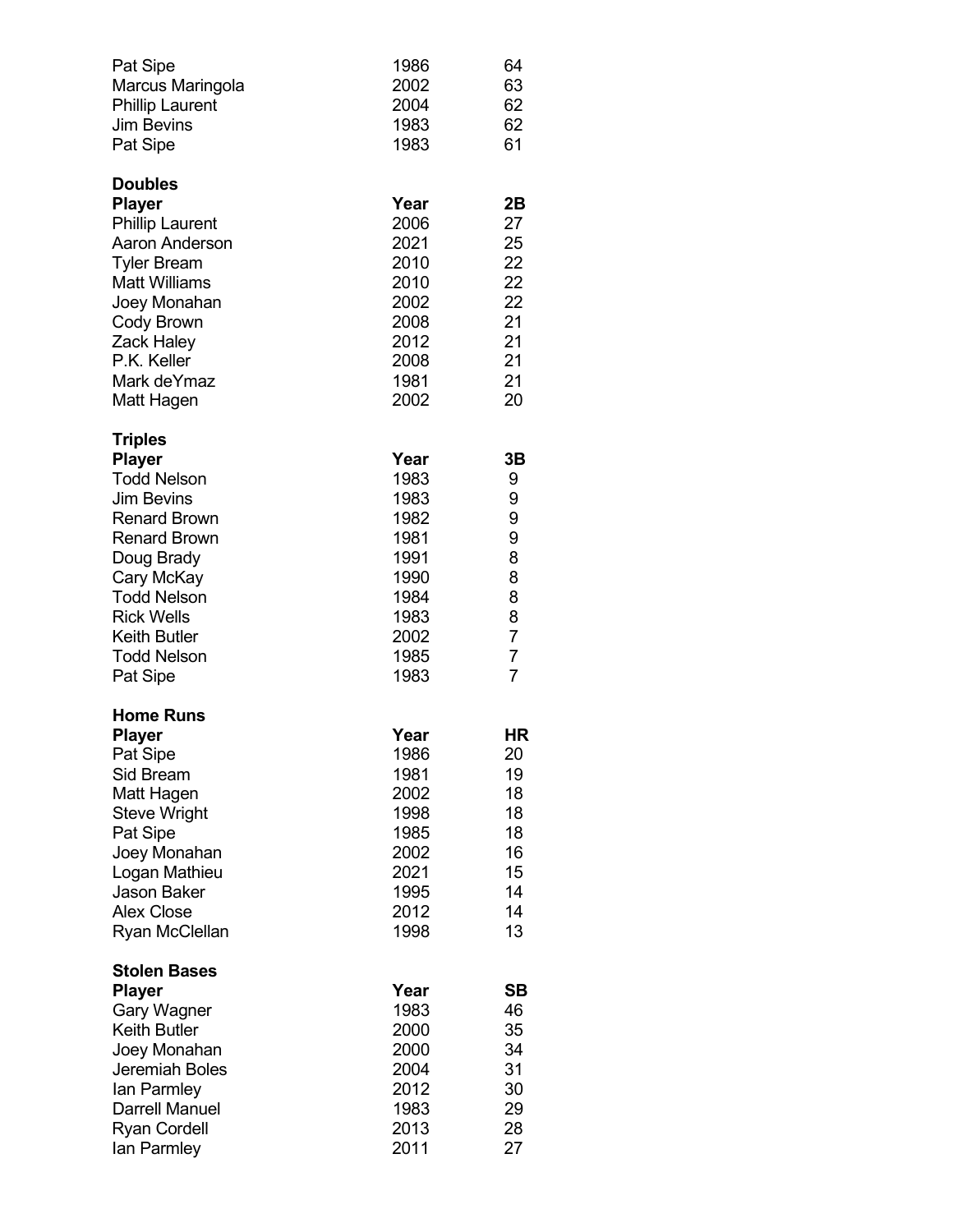| Larry Wayne York<br>D.J. Artis<br>Joey Monahan<br><b>David Dalton</b>                                                                                                                                                                                                                  | 2003<br>2018<br>2001<br>1998                                                                 | 27<br>26<br>26<br>26                                                            |
|----------------------------------------------------------------------------------------------------------------------------------------------------------------------------------------------------------------------------------------------------------------------------------------|----------------------------------------------------------------------------------------------|---------------------------------------------------------------------------------|
| <b>Walks</b><br><b>Player</b><br>D.J. Artis<br><b>Tre Todd</b><br>Jonathan Embry<br>D.J. Artis<br>D.J. Artis<br><b>Jeff Edwards</b><br><b>Scottie Scott</b><br><b>Chad Miller</b><br><b>Renard Brown</b><br><b>Brandon Rohrer</b><br>Sammy Taormina                                    | Year<br>2017<br>2018<br>2019<br>2018<br>2016<br>1986<br>1999<br>2006<br>1981<br>2019<br>2017 | BВ<br>62<br>60<br>59<br>52<br>52<br>49<br>46<br>44<br>40<br>39<br>39            |
| <b>At Bats</b><br><b>Player</b><br><b>Tyler Bream</b><br><b>Ryan Cordell</b><br><b>Errol Hollinger</b><br><b>Curran Redal</b><br><b>Bryan Aanderud</b><br>lan Parmley<br><b>Michael Just</b><br><b>Tyler Galazin</b><br><b>Keith Butler</b><br>P.J. Jimenez<br><b>Patrick Gaillard</b> | Year<br>2010<br>2013<br>2008<br>2010<br>2013<br>2012<br>2006<br>2019<br>2002<br>2010<br>2006 | AВ<br>269<br>261<br>257<br>255<br>252<br>250<br>248<br>246<br>245<br>244<br>244 |
| Appearances<br><b>Player</b><br>Jonathan Schneider<br><b>Garret Price</b><br><b>Carter Browning</b><br><b>Shane Quarterly</b><br>Tim John<br><b>Josh Brey</b><br><b>Chris Wick</b><br>Patrick Bankemper<br>Dane Beakler<br><b>Robbie Seville</b>                                       | Year<br>2002<br>2019<br>2019<br>2016<br>2007<br>2001<br>1992<br>2012<br>2010<br>2003         | APP<br>33<br>29<br>29<br>29<br>28<br>27<br>27<br>26<br>26<br>26                 |
| <b>Innings Pitched</b><br><b>Player</b><br><b>Frank Speek</b><br>Doug Smith<br>Lee Guetterman<br><b>Rich Humphrey</b><br><b>Trey Lambert</b><br>Keegan Linza<br><b>Trevor DeLaite</b><br><b>Randy Tomlin</b>                                                                           | Year<br>1990<br>1982<br>1981<br>1993<br>2014<br>2011<br>2021<br>1988                         | ΙP<br>126.0<br>125.2<br>121.2<br>111.0<br>109.0<br>108.0<br>107.2<br>107.0      |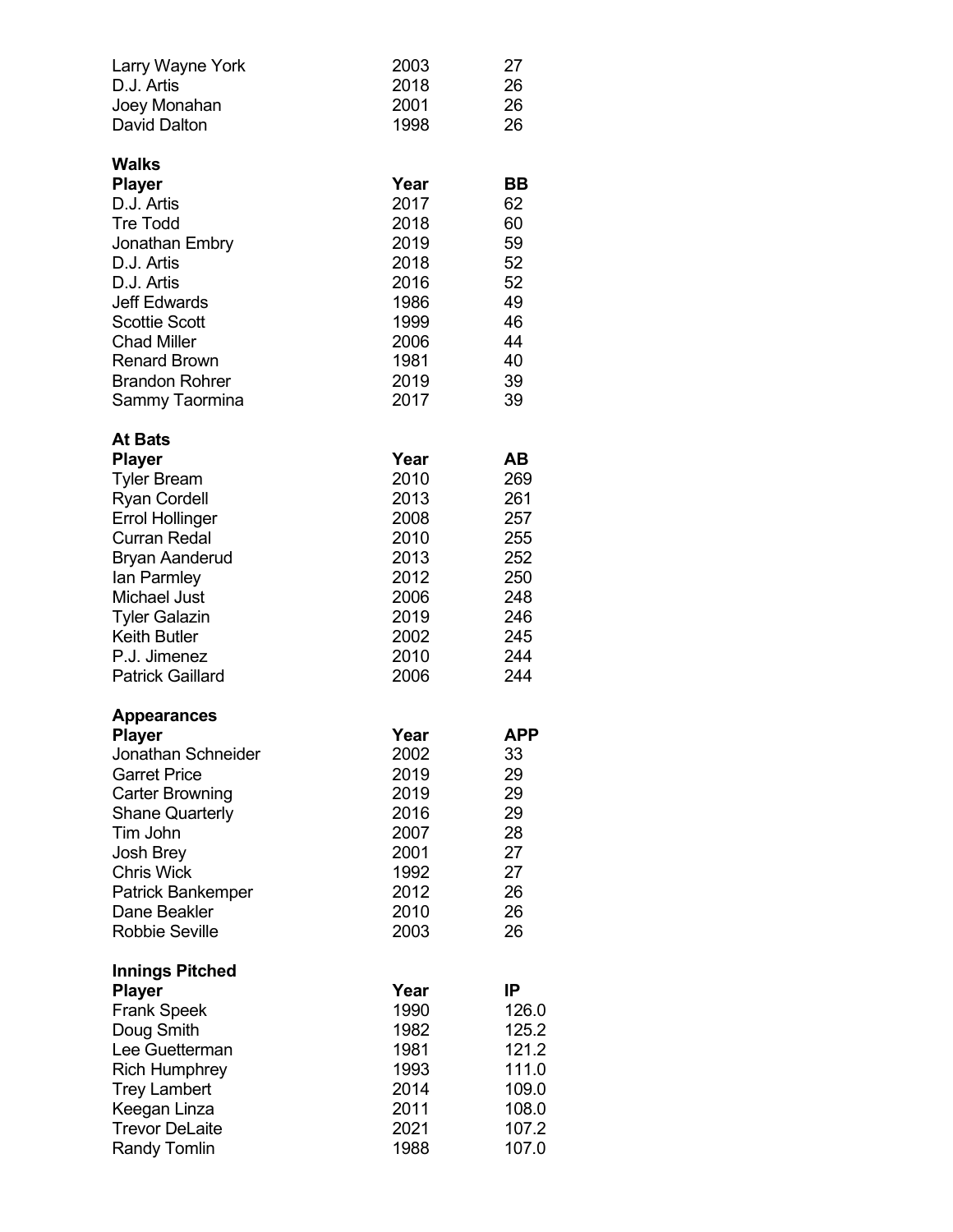| <b>Michael Solbach</b><br><b>Tim Harrell</b>  | 2005<br>1998 | 106.1<br>104.2                        |
|-----------------------------------------------|--------------|---------------------------------------|
| Earned Run Average (min. 50 IP)               |              |                                       |
| <b>Player</b>                                 | Year         | <b>ERA</b>                            |
| <b>Shawn Clowers</b>                          | 2014         | 0.83                                  |
| Doug Smith                                    | 1980         | 1.38                                  |
| <b>Tim Bickers</b>                            | 1995         | 1.91                                  |
| Lee Guetterman                                | 1980         | 1.92                                  |
| Jared Lyons                                   | 2015         | 1.99                                  |
| Keegan Linza                                  | 2011         | 2.08                                  |
| <b>Trevor DeLaite</b>                         | 2021         | 2.17                                  |
| John Niggli                                   | 2012         | 2.17                                  |
| <b>Trey Lambert</b><br><b>Josh Richardson</b> | 2014         | 2.23                                  |
|                                               | 2013         | 2.40                                  |
| Wins<br><b>Player</b>                         | Year         | <b>Wins</b>                           |
| <b>Trevor DeLaite</b>                         | 2021         | 12                                    |
| Keegan Linza                                  | 2011         | 11                                    |
| Jason Jones                                   | 2002         | 11                                    |
| <b>Andrew McInvale</b>                        | 2019         | 10                                    |
| <b>Shawn Teufel</b>                           | 2010         | 10                                    |
| Lee Guetterman                                | 1981         | 10                                    |
| Lee Guetterman                                | 1980         | 10                                    |
| <b>Shawn Clowers</b>                          | 2015         | 9                                     |
| <b>Shawn Clowers</b>                          | 2014         | 9                                     |
| John Niggil                                   | 2012         | 9                                     |
| <b>Steven Evans</b>                           | 2010         | 9                                     |
| <b>Shawn Teufel</b>                           | 2009         | 9                                     |
| Ryan Page                                     | 2006         | 9                                     |
| Dan Valentin<br><b>Tim Harrell</b>            | 2000         | 9                                     |
| <b>Frank Speek</b>                            | 1998<br>1990 | 9<br>9                                |
| Doug Smith                                    | 1982         | 9                                     |
|                                               |              |                                       |
| <b>Complete Games</b><br><b>Player</b>        | Year         | СG                                    |
| Doug Smith                                    | 1982         | 11                                    |
| <b>Rich Humphrey</b>                          | 1993         | 10                                    |
| <b>Frank Speek</b>                            | 1990         | 10                                    |
| Lee Guetterman                                | 1981         | 10                                    |
| <b>Randy Tomlin</b>                           | 1988         | 9                                     |
| Kyle Bryan                                    | 1983         | 9                                     |
| Lee Guetterman                                | 1980         | 9                                     |
| <b>Kevin Napier</b>                           | 1984         | 8                                     |
| <b>Brian Harrell</b>                          | 1998         | $\overline{7}$                        |
| <b>Frank Speek</b>                            | 1989         | $\overline{7}$                        |
| <b>Randy Tomlin</b>                           | 1987         | $\overline{7}$                        |
| <b>Shutouts</b>                               | Year         | SHO                                   |
| <b>Player</b><br><b>Trevor DeLaite</b>        | 2021         | 3                                     |
| Dan Valentin                                  | 2000         |                                       |
| <b>Randy Tomlin</b>                           | 1986         | $\begin{array}{c} 3 \\ 3 \end{array}$ |
| Lee Guetterman                                | 1981         |                                       |